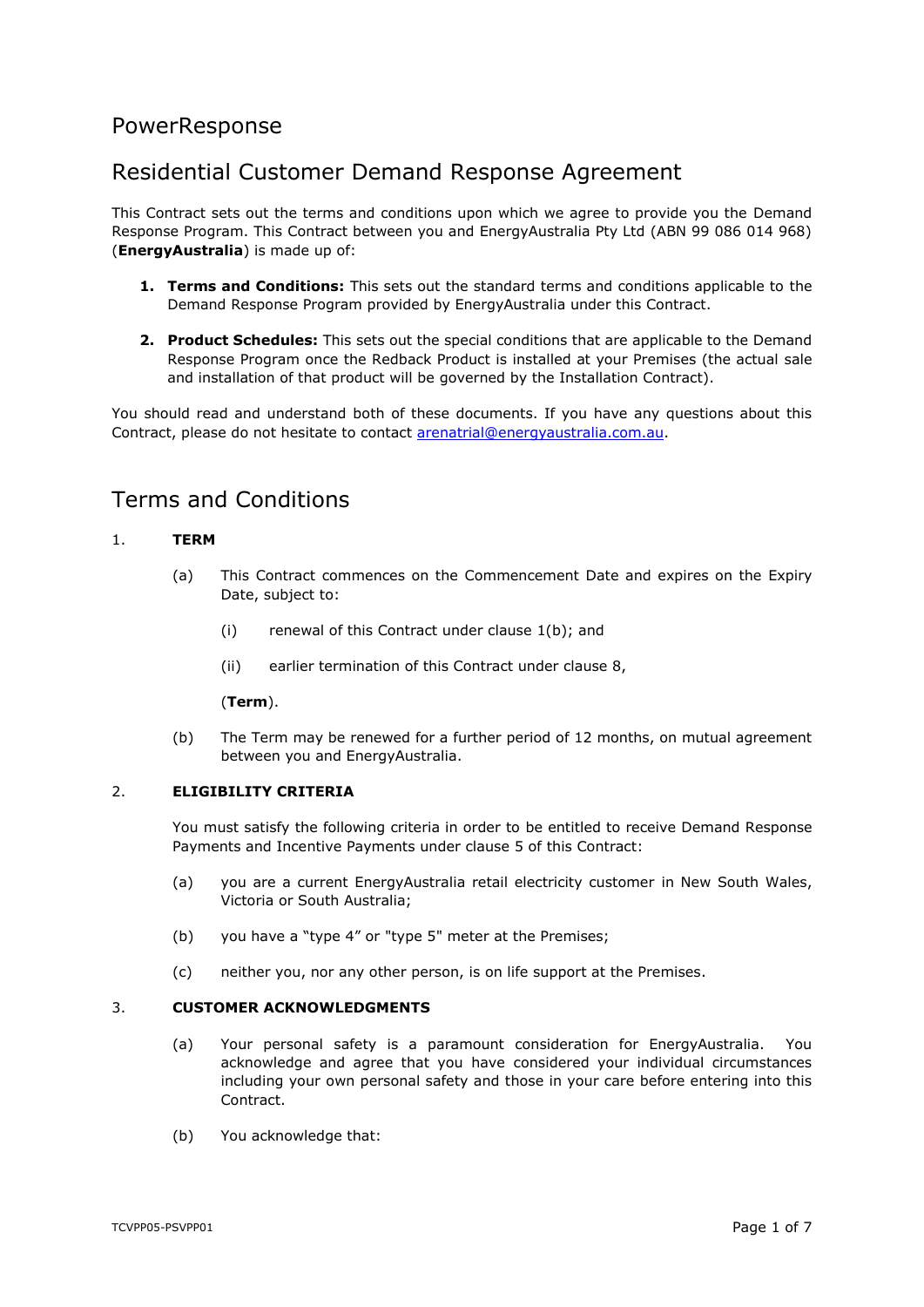- (i) EnergyAustralia has provided you with access to a copy of, and you understand, the PowerResponse FAQs;
- (ii) EnergyAustralia has explained to you, and you understand, how the applicable Demand Response Program works, including the circumstances, times and duration of any electricity supply interruptions to your Premises during the Term;
- (iii) EnergyAustralia has explained to you, and you understand, the need for you to consider your own specific health and safety requirements, and those of any other occupant of the Premises;
- (iv) you have considered and are satisfied that any electricity supply interruptions that may result from a Demand Response Event under this Contract will not adversely affect your health or safety, or that of any other occupant of the Premises, including persons under your care; and
- (v) you have read and understood the Product Schedule including any additional acknowledgements made by you under the Product Schedule.

## 4. **DEMAND RESPONSE EVENTS**

EnergyAustralia may, from time to time, electronically activate a Demand Response Event in accordance with the Product Schedule.

## <span id="page-1-0"></span>5. **PAYMENTS TO CUSTOMER**

#### <span id="page-1-3"></span><span id="page-1-2"></span>5.1 **Demand Response Payments**

- (a) You will be entitled to receive certain payments under this Contract (**Demand Response Payments**) as outlined in item [8\(a\)](#page-9-0) of the Product Schedule, and subject to the conditions of that Product Schedule.
- (b) Where a Demand Response Payment becomes payable to you in accordance with this Contract and the Product Schedule, EnergyAustralia will apply such amount as a credit against your account within 15 Business Days. Such amount will then be deducted from the next invoice issued under your electricity retail contract with EnergyAustralia after the credit has been applied.
- <span id="page-1-5"></span>(c) EnergyAustralia may vary any of the Demand Response Payments that may be payable to you under this Contract by providing at least 30 days' prior written notice to you.

#### <span id="page-1-4"></span>5.2 **Incentive Payments**

- (a) You may be entitled to receive certain incentive payments under this Contract (**Incentive Payments**) if so specified in item [8\(b\)](#page-9-1) of the Product Schedule, and subject to the conditions of that Product Schedule.
- <span id="page-1-1"></span>(b) Where an Incentive Payment becomes payable to you in accordance with this Contract and the Product Schedule:
	- (i) for the "PowerResponse Standard Sign up Incentive" where the customer already has a Redback Product installed and commissioned at their Premises, EnergyAustralia will apply such amount as a credit against your account within 15 Business Days, and such amount will then be deducted from the next invoice issued under your electricity retail contract with EnergyAustralia after the credit has been applied; and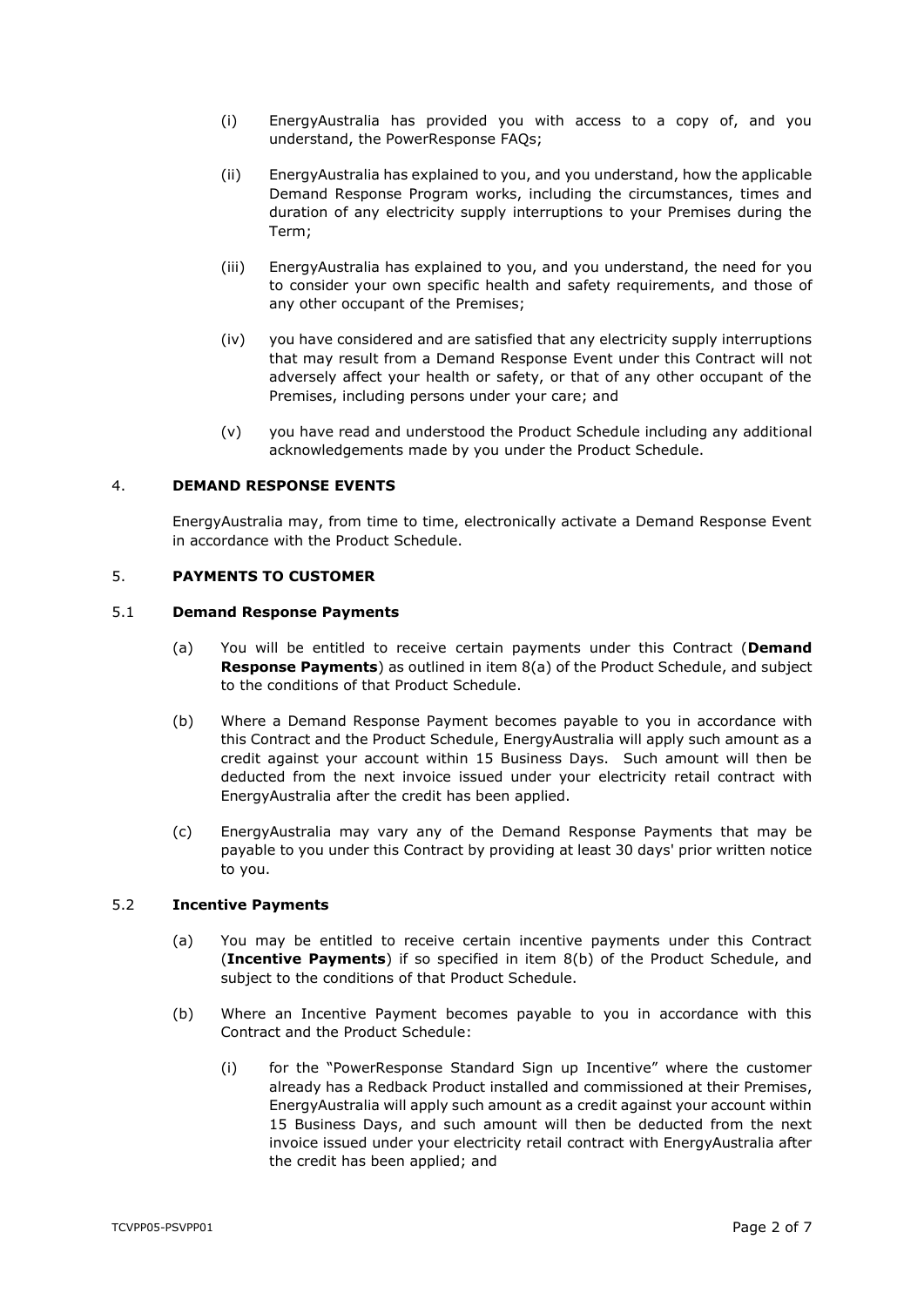- <span id="page-2-3"></span><span id="page-2-2"></span>(ii) for the "PowerResponse Standard New Purchase Incentive" where the customer is purchasing a new Redback Product from EnergyAustralia Home Services Pty Ltd (ABN 43 095 759 881) under an Installation Contract:
	- (1) EnergyAustralia will apply such amount as a discount on the "Price" payable by you to EnergyAustralia Home Services Pty Ltd (ABN 43 095 759 881) under and in accordance with the Installation Contract in respect of the Redback Product. These amounts (where applicable) will be specified in the Installation Quote that forms part of the Installation Contract; or
	- (2) EnergyAustralia will apply such amount as a credit against your account within 15 Business Days, and such amount will then be deducted from the next invoice issued under your electricity retail contract with EnergyAustralia after the credit has been applied.
- <span id="page-2-1"></span><span id="page-2-0"></span>(iii) for the "PowerResponse Standard New Purchase Incentive" where the customer is purchasing a new Redback Product from EnergyAustralia Partner Network, EnergyAustralia will apply such amount as a credit against your account within 15 Business Days, and such amount will then be deducted from the next invoice issued under your electricity retail contract with EnergyAustralia after the credit has been applied
- <span id="page-2-4"></span>(c) Notwithstanding any other provision of this Contract or the Installation Contract, if you terminate this Contract under clause [8.1\(b\)](#page-3-1) or we terminate this Contract under clause [8.1\(a\)\(i\)](#page-3-2) or [8.1\(a\)\(ii\)](#page-3-3) prior to the Expiry Date, EnergyAustralia will be entitled to be reimbursed for the pro rata amount of Incentive Payments paid to you as a credit under clause  $5.2(b)(i)$  or  $5.2(b)(ii)(2)$  $5.2(b)(ii)(2)$  or  $5.2(b)(iii)$ , or applied as a discount under clause  $5.2(b)(ii)(1)$  $5.2(b)(ii)(1)$  of this Contract up to the date of termination. For example, if this Contract is terminated one year into the Term (which is three years), then EnergyAustralia will be entitled to be reimbursed for two thirds of the Incentive Payments paid to you under this Contract. EnergyAustralia will apply such amount as a debit against your account within 15 Business Days. Such amount will then be added to the next invoice issued under your electricity retail contract with EnergyAustralia after the debit has been applied.

## 6. **NOTICES**

- (a) A notice, consent or other communication under this document is only effective if it is in writing and either left at the addressee's address or sent to the addressee by email (for notices sent to EnergyAustralia) or by mail, email or SMS (for notices sent to you).
- (b) A notice, consent or other communication that complies with this clause is regarded as given and received:
	- (i) if it is delivered, when it has been left at the addressee's address;
	- (ii) if it is sent by mail, three business days after it is posted;
	- (iii) on the same day if it is sent in electronic form by email or SMS between 9.00am (Melbourne time) and 11.00pm (Melbourne time) on that day.
- (c) A person's addresses are as set out below or as the person otherwise notifies the sender.

EnergyAustralia arenatrial@energyaustralia.com.au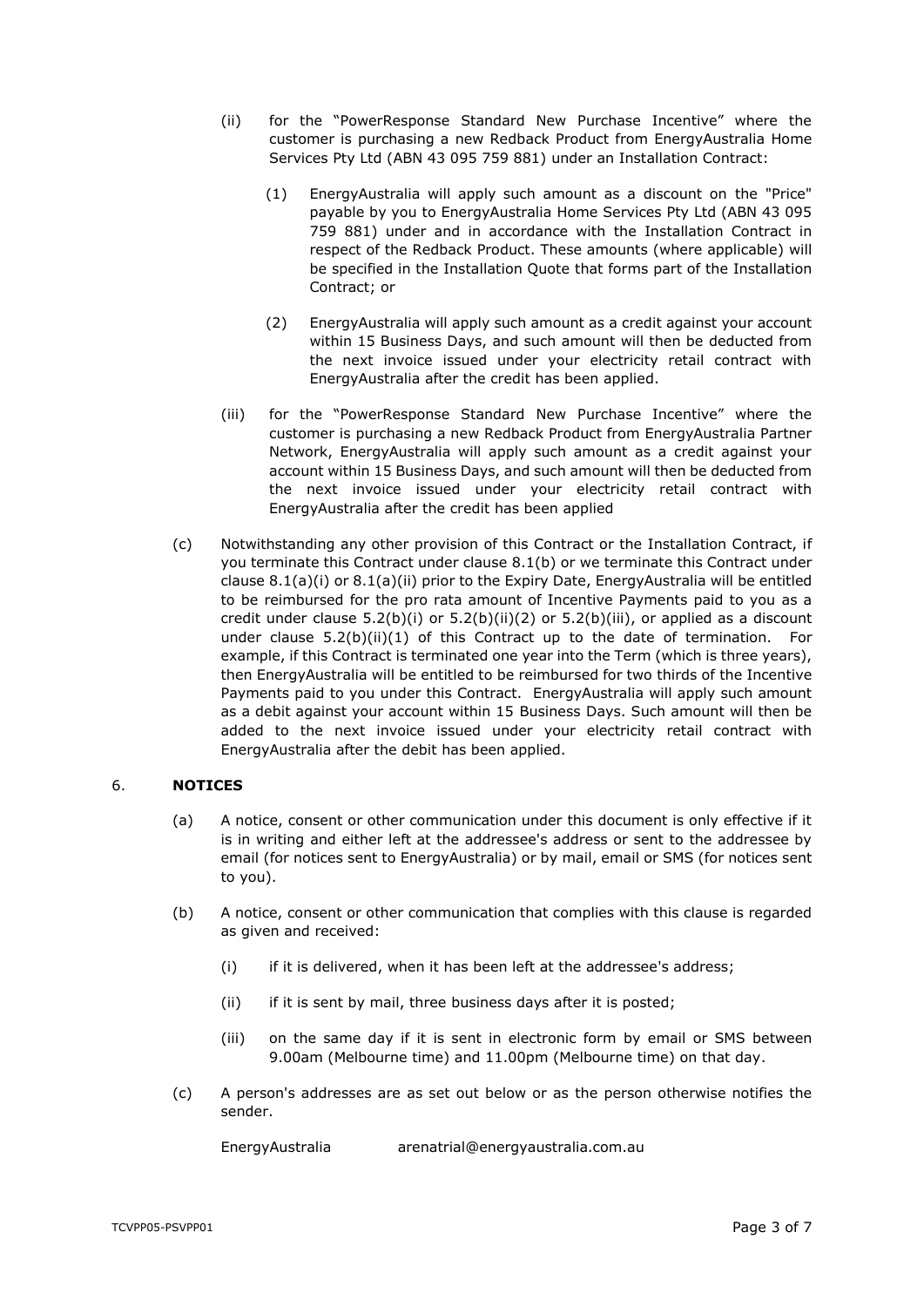Customer Name, postal address, email and mobile telephone number as notified to EnergyAustralia.

### <span id="page-3-4"></span>7. **ENERGYAUSTRALIA'S LIABILITY**

- (a) Under the Australian Consumer Law, consumer guarantees apply to the supply of "goods" and "services" to "consumers" (within the meaning of the Australian Consumer Law). If any such consumer guarantee applies to any goods or services we supply under this contract then our liability (if any) for any failure to comply with that guarantee in connection with any goods or services (that are not of a kind ordinarily acquired for personal, domestic or household consumption) is limited, as far as the law permits and at our option, to resupplying the goods or services or paying for their resupply.
- (b) Subject to clause [7\(a\)](#page-3-4) and to the extent permitted by law, all conditions, warranties, guarantees, rights, remedies, liabilities or other terms implied or conferred by statute, custom or the general law that impose any liability or obligation on EnergyAustralia are expressly excluded under this Contract.
- (c) To the extent permitted by law, EnergyAustralia is not liable to you for any loss, harm, damage, cost or expense, including any indirect or consequential loss, arising directly or indirectly under or in connection with this Contract or the performance or non-performance under this Contract and whether arising under any indemnity, statute, in tort (for negligence or otherwise) or on any other basis in law or equity.

#### <span id="page-3-0"></span>8. **TERMINATION**

### <span id="page-3-2"></span>8.1 **Termination of this Contract**

- <span id="page-3-3"></span>(a) EnergyAustralia may terminate this Contract:
	- (i) immediately where you have breached a material term of this Contract and have not rectified that breach within 14 days from receipt of a written notice from EnergyAustralia;
	- (ii) immediately where you no longer satisfy any one or more of the eligibility criteria under clause [2;](#page-0-1) or
	- (iii) upon EnergyAustralia providing you with 30 days written notice of its intention to terminate this Contract.
- <span id="page-3-6"></span>(b) You may terminate this Contract by providing at least 30 days' prior written notice to EnergyAustralia, subject to clause [8.2\(b\).](#page-3-5)

#### <span id="page-3-1"></span>8.2 **Consequences of termination**

- (a) Where this Contract is terminated by EnergyAustralia under clause  $8.1(a)(iii)$ , EnergyAustralia will pay to you all:
	- (i) Demand Response Payments; and
	- (ii) Incentive Payments,

that are payable up to the date of termination, in accordance with clause [5.](#page-1-0)

<span id="page-3-5"></span>(b) Where this Contract is terminated by us under clause  $8.1(a)(i)$  or  $8.1(a)(ii)$  or by you under clause [8.1\(b\):](#page-3-1)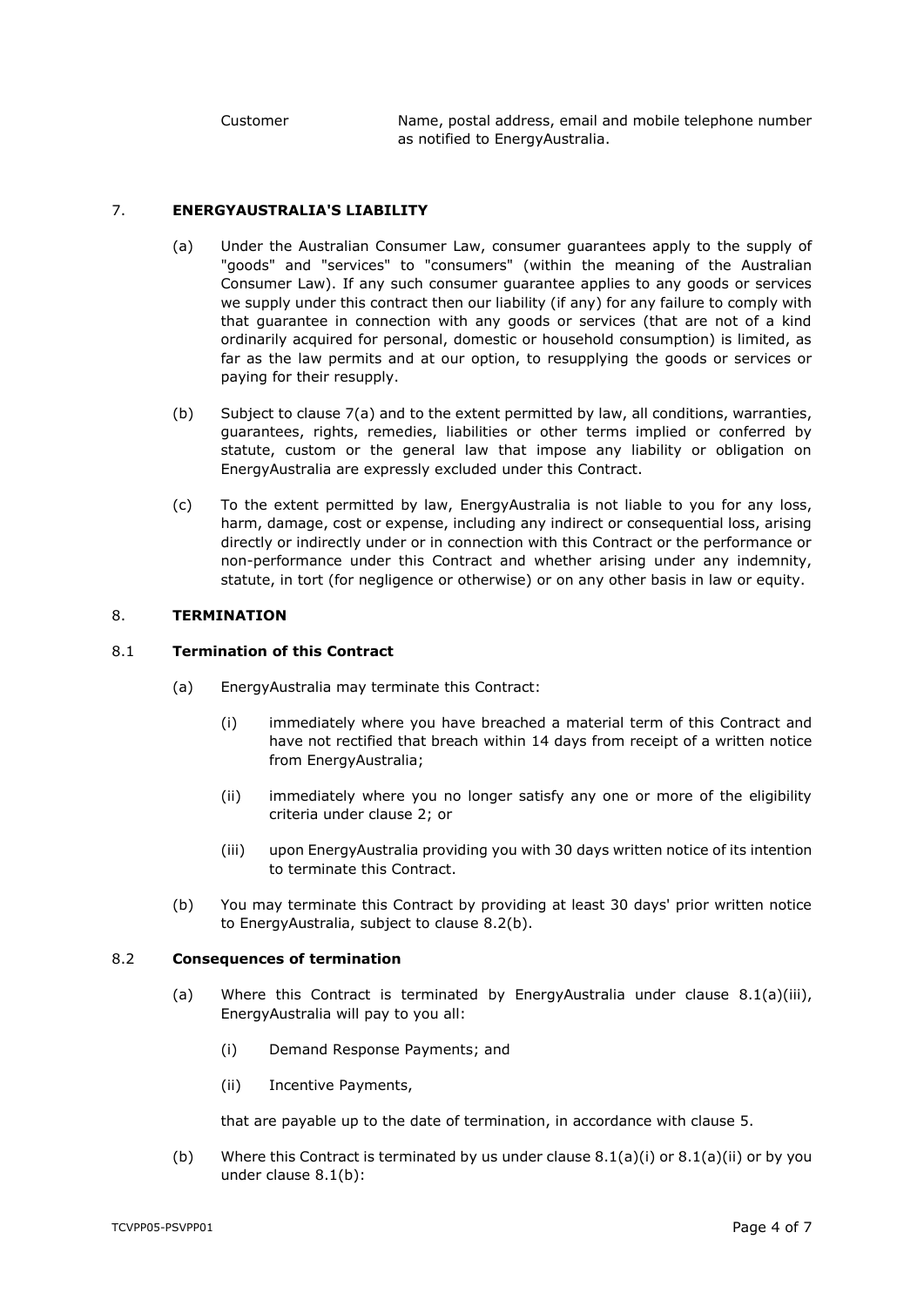- (i) EnergyAustralia shall pay to you all Demand Response Payments that are payable up to the date of termination, in accordance with clause [5.1;](#page-1-2) and
- (ii) you shall reimburse EnergyAustralia for the pro rata amount of the Incentive Payments paid by EnergyAustralia to you up to the date of termination, in accordance with clause [5.2\(c\).](#page-2-4)

### <span id="page-4-0"></span>9. **YOUR PRIVACY**

- (a) You consent to us using, collecting, disclosing and transferring your personal information and sending you information in accordance with our Privacy Policy, available at energyaustralia.com.au/privacy, as amended from time to time. This may include using your personal information in order to sell, deliver and market energy to you and for customer analysis purposes. We may also provide you with information on other products and services available to our customers. Personal information is shared within our group of companies and disclosed to other service providers, including credit reporting bureaus, to the extent required to undertake these activities. Some of those companies and service providers may be located overseas. For further information, please see the "How do we use your information?" section of our Privacy Policy.
- (b) Subject to this clause [9](#page-4-0) and our Privacy Policy, you consent to an EnergyAustralia third party service provider contacting you about participating in a study and/or research project, which may include an in-depth insights session with other EnergyAustralia retail electricity customers.

#### 10. **GST**

- (a) Words defined in the GST Law have the same meaning in this clause, unless the context makes it clear that a different meaning is intended.
- (b) The Demand Response Payments or any other consideration under this Contract includes any GST payable on that supply, and EnergyAustralia is responsible for payment of that GST.
- (c) EnergyAustralia must, within 20 business days of request from you, issue a tax invoice (or an adjustment note) to you for any supply under or in connection with this Contract.

#### 11. **GENERAL**

- (a) This Contract is governed by the laws of the State of Victoria and you agree to submit to the non-exclusive jurisdiction of the courts in that State.
- (b) This Contract contains the entire agreement between the parties about its subject matter. Any previous understanding, agreement, representation or warranty relating to that subject matter is replaced by this Contract and has no further effect.
- (c) This Contract may not be varied except in writing signed by a duly authorised representative of each of the parties.
- (d) This Contract may consist of a number of counterparts each signed by one or more parties to this Contract. When taken together, the signed counterparts are treated as making up the one document.
- (e) Any provision of this document which is unenforceable or partly unenforceable is, where possible, to be severed to the extent necessary to make this Contract enforceable, unless this would materially change the intended effect of this Contract.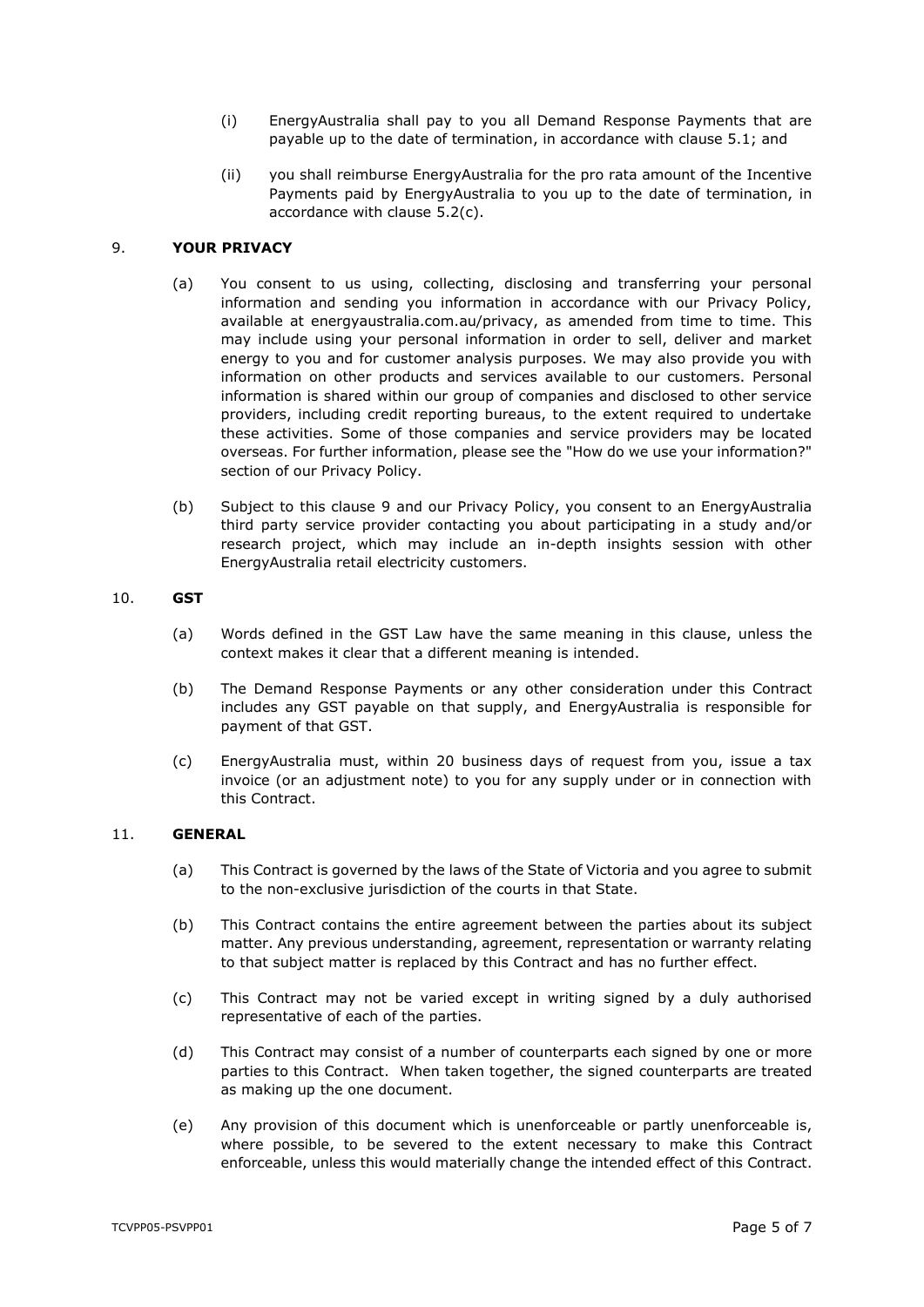- (f) Each party must pay its own expenses incurred in negotiating and executing this Contract.
- (g) If there is any inconsistency between the Terms and Conditions and the Product Schedule, then the Product Schedule will prevail to the extent of the inconsistency.

#### 12. **DEFINITIONS**

The following definitions apply in this document.

**Australian Consumer Law** means the Australian Consumer Law set out in Schedule 2 of the *Competition and Consumer Act 2010* (Cth).

**Authorisation** means any consent, authorisation, accreditation, registration, filing, recording, agreement, notarisation, nomination, certificate, permission, licence, approval, permit, authority, exemption, ruling or statutorily required policy of insurance and any renewal or variation of any of them.

**Business Day** means a day other than a Saturday or Sunday when the banks in Melbourne are open for business.

#### **Commencement Date** means:

- (a) where you have purchased a new Redback Product from EnergyAustralia Home Services Pty Ltd (ABN 43 095 759 881) or a member of the EAPN at the same time as entering into this Contract, the date that we receive confirmation from the Redback Product installer that your Redback Product is commissioned; or
- (b) where you have an existing Redback Product installed and commissioned at your Premises, the date that you sign this Contract.

**Contract** means this contract, including the Terms and Conditions and Product Schedule.

**Demand Response Event** has the meaning set out in item [3\(a\)](#page-7-0) of the Product Schedule.

**Demand Response Payment** has the meaning given in clause [5.1\(a\).](#page-1-3)

**Demand Response Program** means the demand response program described in item [1](#page-7-1) of the Product Schedule.

**EnergyAustralia Partner Network** or **EAPN** refers to the businesses authorised by EnergyAustralia to sell products that have been accredited by EnergyAustralia (including Redback Products).

**Expiry Date** means 3 years from the Commencement Date.

**GST** has the meaning given in the GST Law.

**GST Law** means the *A New Tax System (Goods and Services Tax) Act 1999* (Cth).

**Incentive Payment** has the meaning given in clause [5.2\(a\).](#page-1-4)

**Installation Contract** means the separate contract between you and EnergyAustralia Home Services Pty Ltd (ABN 43 095 759 881) for the purchase and installation of the Redback Product at the Premises, which includes the Standard Installation Terms and Conditions and the Installation Quote; or the separate contract between you and a member of the EAPN for the purchase and installation of the Redback Product at the Premises.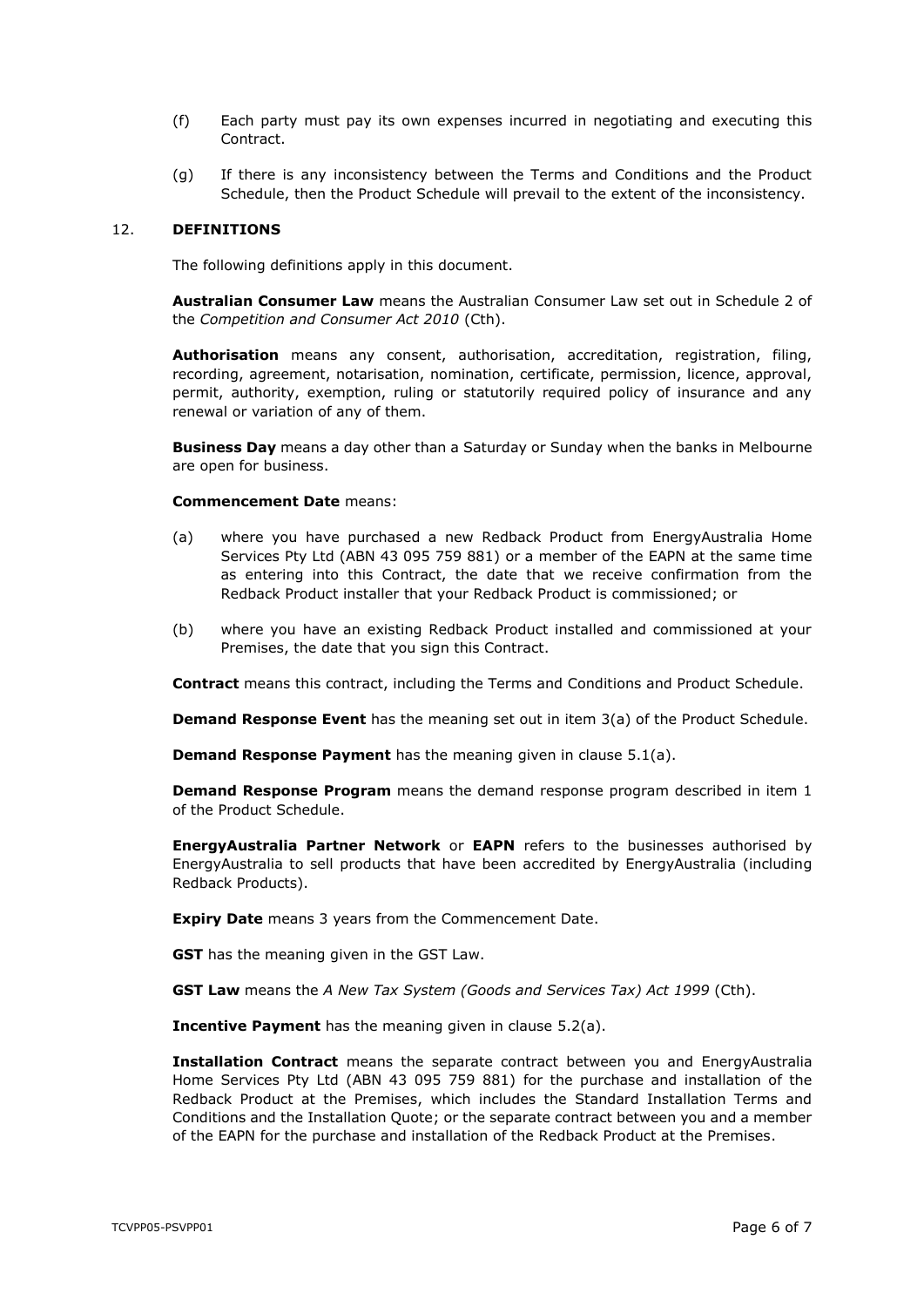**Installation Instructions** means the installation instructions provided to you by EnergyAustralia or the installer of your Redback Product.

**Installation Quote** means the quote and details provided by EnergyAustralia Home Services Pty Ltd (ABN 43 095 759 881) to you in relation to the Redback Product.

**NEM** means the National Electricity Market.

**Owner's Guide** means the owner's quide provided to you by EnergyAustralia or the installer of your Redback Product.

**Premises** means the address where your Redback Product is installed and commissioned as specified in the Installation Quote.

**Product Schedule** means the "Product Schedule" that forms part of the Contract.

**Redback Product** means the Redback Smart Hybrid Inverter with compatible battery storage.

**Scheduled Request** means a period of time for which:

- (a) low electricity supply is forecast (by EnergyAustralia or the Australian Energy Market Operator);
- (b) NEM security and reliability is at risk;
- (c) electricity network congestion is anticipated to occur; or
- (d) EnergyAustralia is conducting a test of the Demand Response Program,
- in the region in which the Premises is located.

**SMS** means short message service via electronic text message.

**Standard Installation Terms and Conditions** means the document titled "Standard Terms and Conditions" which sets out the terms and conditions on which you agree to purchase, and EnergyAustralia Home Services Pty Ltd (ABN 43 095 759 881) agrees to install, the Redback Product.

**Term** has the meaning given in clause [1\(a\).](#page-0-2)

**Terms and Conditions** means these terms and conditions that form part of the Contract.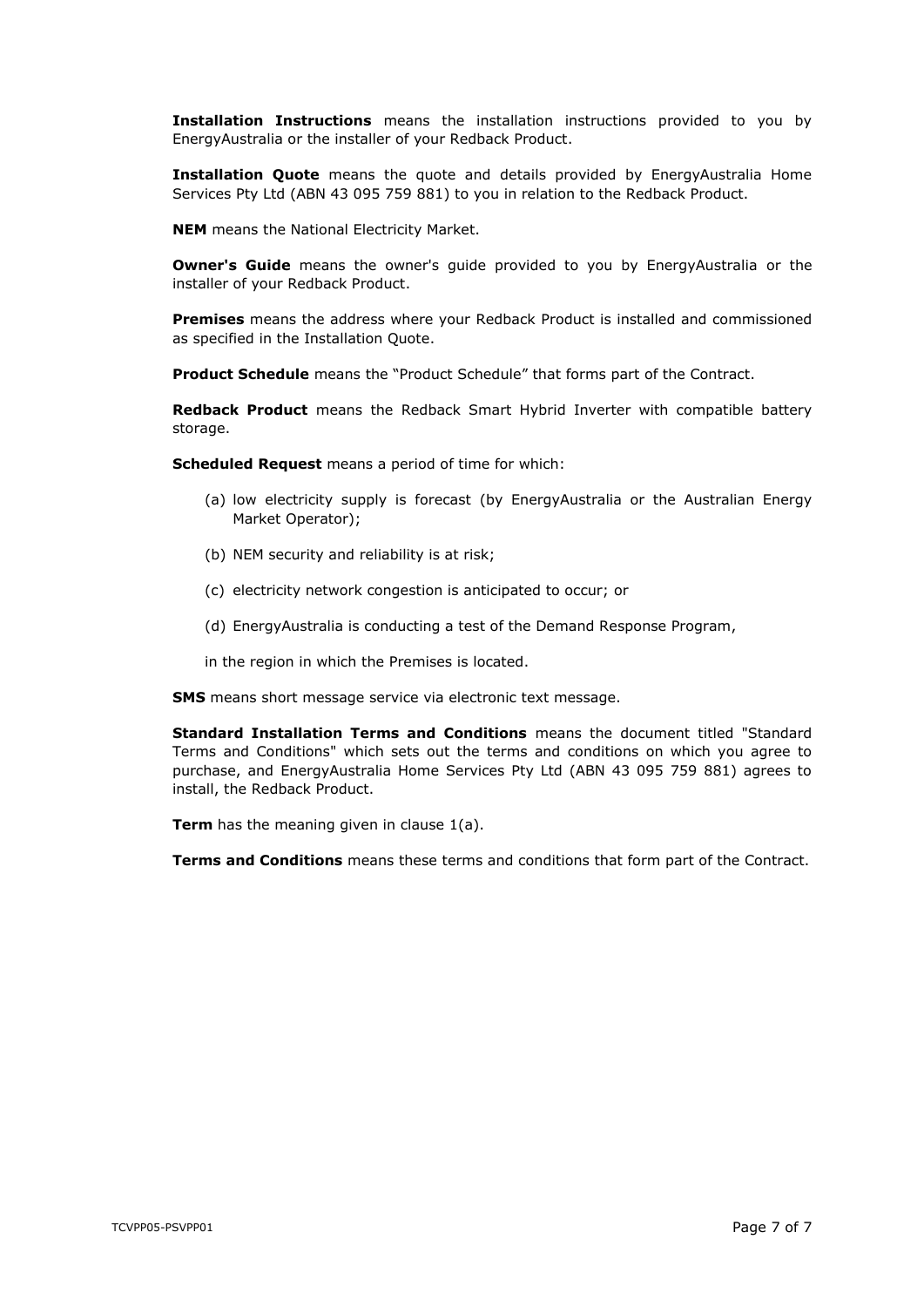# Product Schedule

## Demand Response Program

## <span id="page-7-1"></span>**1. Demand Response Program**

The Demand Response Program is a program offered by EnergyAustralia to eligible residential customers in Victoria, South Australia and New South Wales with a Redback Product installed and commissioned at their Premises. Under this program, customers allow EnergyAustralia to remotely control and operate their Redback Product to help manage the variability in the power system, and to secure the electricity grid during unforeseen events and in doing so can earn credits on their electricity bill. Customers should not experience any interruption to the electricity supply at their Premises as a result of their participation in this Demand Response Program.

#### **2. Application of this Schedule**

This Schedule only applies where the following conditions have been met:

- (a) you satisfy the eligibility criteria in clause [2](#page-0-1) of the Terms and Conditions;
- (b) the Redback Product has been installed and commissioned at the Premises; and
- (c) you have access to SMS and email necessary to receive notifications from EnergyAustralia and you consent to receiving notifications which do not include an unsubscribe facility.

#### <span id="page-7-0"></span>**3. Electronic Activation of Demand Response**

- (a) At any time during the Term, EnergyAustralia may activate a demand response event by operating the Redback Product located at the Premises in any number of ways (at the sole discretion of EnergyAustralia), which may include:
	- (i) operating the Redback Product so as to charge the Redback Product's battery storage system directly from the local distribution network, and then discharge the energy held in the Redback Product's battery storage system into the local distribution network at the time of a Scheduled Request;
	- (ii) operating the Redback Product at the time of a Scheduled Request so as to discharge the energy held in the Redback Product's battery storage system into the local distribution network; and
	- (iii) any other operation of the Redback Product in relation to a Scheduled Request,

#### each a **Demand Response Event**.

(b) You will be paid the Demand Response Payment for each Demand Response Event.

## **4. Notifications**

From time to time we may (but are not obliged to) send you SMS or email notifications in relation to our provision of the Demand Response Program to you including in relation to Demand Response Events.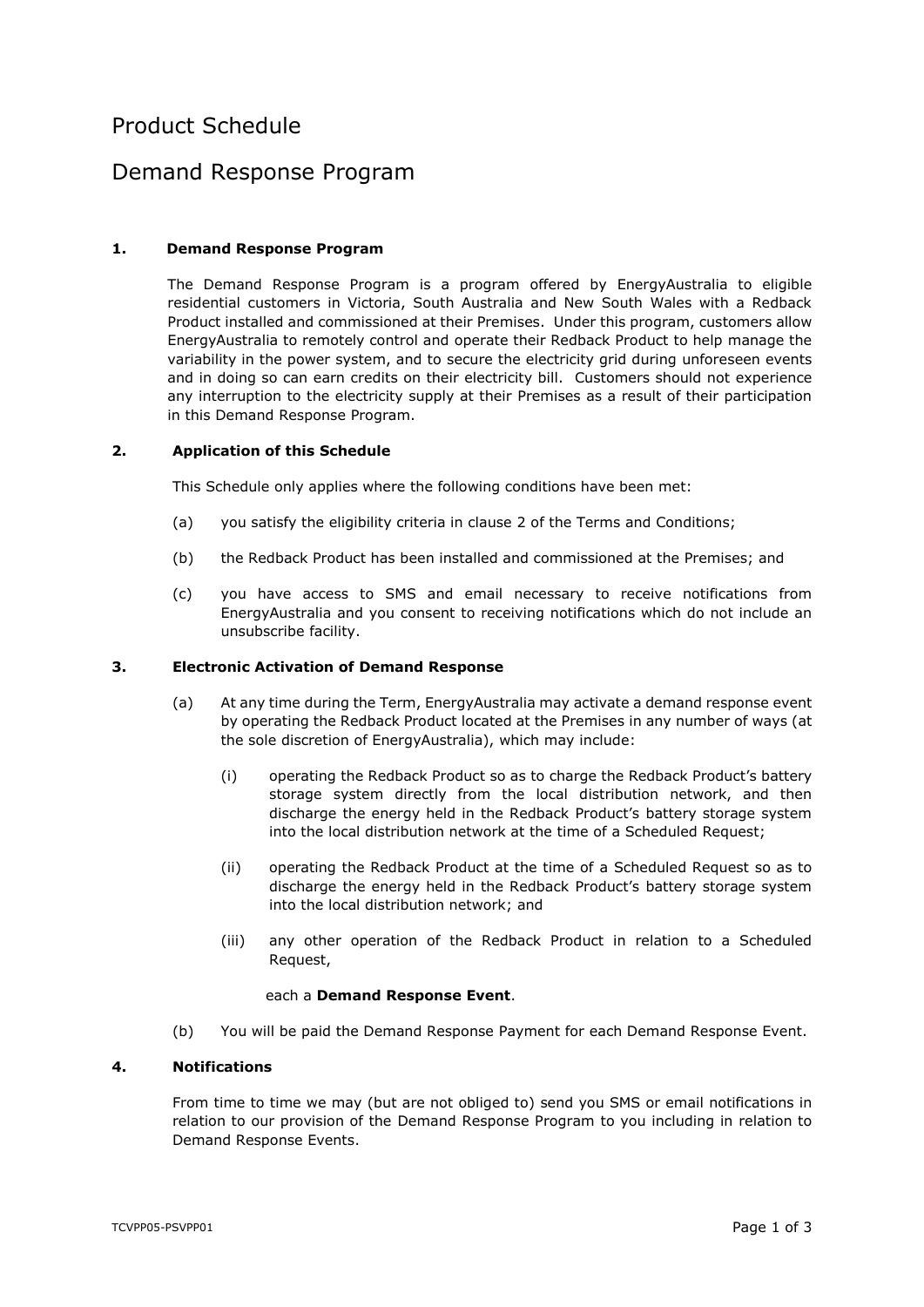## **5. Your Obligations**

- (a) You agree not to override any signals being sent or received from the Redback Product by EnergyAustralia during any Demand Response Event.
- (b) You must not authorise anyone other than EnergyAustralia to control the Redback Product.
- (c) You acknowledge and agree that you have not, and will not during the Term of this Contract participate in any other demand response program (whether or not it is the same or similar to this Demand Response Program) offered by us or a third party in relation to the Premises without our prior written consent.
- (d) You agree to maintain the Redback Product in accordance with the Owner's Guide and Installation Instructions.
- (e) You must not and must not allow any other person to move, remove, tamper with, disable, displace or damage the Redback Product, unless otherwise authorised in writing by EnergyAustralia to you. If you fail to comply with those requirements, then you will not be entitled to the Incentive Payments (as applicable), and you shall reimburse EnergyAustralia for the pro rata amount of the Incentive Payments paid to you as a credit under clause  $5.2(b)(i)$  or  $5.2(b)(ii)(2)$  $5.2(b)(ii)(2)$  or  $5.2(b)(iii)$ , or applied as a discount under clause [5.2\(b\)\(ii\)](#page-2-2)[\(1\)](#page-2-3) of the Terms and Conditions.
- (f) You acknowledge and agree that the Redback Product may not be sold, transferred or assigned to any other person, without EnergyAustralia's prior written consent (such consent not to be unreasonably withheld), subject to the following:
	- (i) EnergyAustralia may provide such consent on any terms and conditions it deems reasonable and necessary in the circumstances, including that any new owner, assignee or transferee meet geographic or other eligibility criteria and the new owner, assignee or transferee enter into a document (in a form provided by EnergyAustralia) accepting the terms of this Contract;
	- (ii) you agree to compensate EnergyAustralia's reasonable costs of obtaining such consent;
	- (iii) you will be responsible for the cost of any works required to repair, move or replace the Redback Product; and
	- (iv) if EnergyAustralia's consent is not obtained, you will be deemed to have elected to terminate this Contract under clause [8.1\(b\)](#page-3-1) of the Terms and Conditions from completion of the sale, transfer or assignment and you shall reimburse EnergyAustralia for the pro rata amount of the Incentive Payments paid by EnergyAustralia to you up to the date of termination, in accordance with clause [5.2\(c\)](#page-2-4) of the Terms and Conditions.

#### **6. Authorisations**

You must do all things that EnergyAustralia may reasonably require for it to obtain and maintain all necessary Authorisations to enable it to exercise its rights under this Contract, including, without limitation, the provision of information and any written consent, and the execution of documentation within a reasonable time.

### **7. Revenue and costs during Demand Response Events**

(a) You acknowledge and agree that other than the Demand Response Payments and Incentive Payments payable to you under clause [5](#page-1-0) of this Contract, you are not entitled to any further compensation or payment in relation to this Contract, your